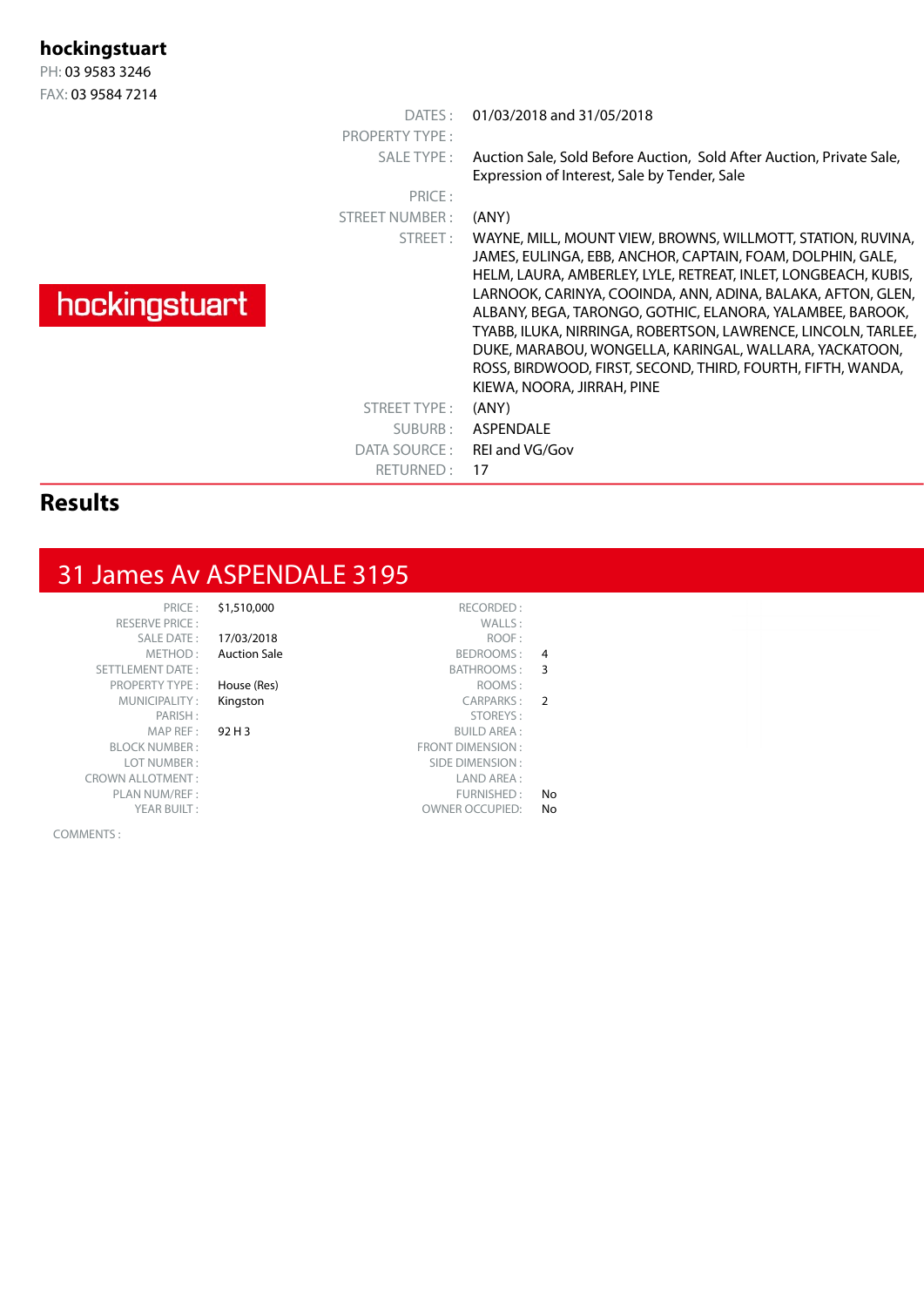#### 101 Station St ASPENDALE 3195

| PRICE:                  | \$1,265,000         | RECORDED:               |              |
|-------------------------|---------------------|-------------------------|--------------|
| <b>RESERVE PRICE:</b>   |                     | WALLS:                  | <b>Brick</b> |
| SALE DATE:              | 11/05/2018          | ROOF:                   |              |
| METHOD:                 | Sold Before Auction | BEDROOMS:               | 3            |
| <b>SETTLEMENT DATE:</b> |                     | BATHROOMS:              |              |
| <b>PROPERTY TYPE:</b>   | House (Res)         | ROOMS:                  | 4            |
| MUNICIPALITY:           | Kingston            | CARPARKS:               | 4            |
| PARISH:                 |                     | STOREYS:                |              |
| MAP REF:                | 92 <sub>15</sub>    | <b>BUILD AREA:</b>      |              |
| <b>BLOCK NUMBER:</b>    |                     | <b>FRONT DIMENSION:</b> |              |
| LOT NUMBER:             |                     | SIDE DIMENSION:         |              |
| <b>CROWN ALLOTMENT:</b> |                     | LAND AREA:              | 763          |
| PLAN NUM/REF:           |                     | FURNISHED:              | No           |
| YEAR BUILT:             |                     | <b>OWNER OCCUPIED:</b>  | No           |



COMMENTS : Brilliantly positioned just a short walk to the beautiful Aspendale Beach, train station, shops and cafes and close to local schools, parks, wetlands and sporting facilities, this prime development opportunity in a highly desirable location also provides easy access to the vibrant hub of Mordialloc.On a corner allotment measuring approx 759sqm with dual frontages on Laura and Station Streets, the development opportunities for this GRZ2 site are endless (STCA).With many exciting options, the site currently houses what must be one of the area's original and most striking art deco homes, with the potential to renovate, bringing this classic back to its former glory, or simply start from scratch with you new development vision. The home currently consists of 3 bedrooms plus study, a large lounge/dining area with gas heater, separate kitchen and still has plenty of classic features from yesteryear as well as a large workshop garage suitable for four cars.Whether you're a renovator or a developer, this exceptional property presents a great opportunity for the future in this vibrant family friendly seaside suburb.Don't hesitate to call for further information.

### 49a Station St ASPENDALE 3195

| PRICE:                  | \$1,196,500         | RECORDED:              |                |  |
|-------------------------|---------------------|------------------------|----------------|--|
| <b>RESERVE PRICE:</b>   |                     | WALLS:                 |                |  |
| SALE DATE:              | 09/03/2018          | ROOF:                  |                |  |
| METHOD:                 | Sold Before Auction | BEDROOMS:              | $\overline{4}$ |  |
| <b>SETTLEMENT DATE:</b> |                     | BATHROOMS:             | -3             |  |
| <b>PROPERTY TYPE:</b>   | Townhouse (Res)     | ROOMS:                 |                |  |
| MUNICIPALITY:           | Kingston            | CARPARKS:              | $\overline{2}$ |  |
| PARISH:                 |                     | STOREYS:               |                |  |
| MAP REF:                |                     | <b>BUILD AREA:</b>     |                |  |
| <b>BLOCK NUMBER:</b>    |                     | FRONT DIMENSION:       |                |  |
| LOT NUMBER :            |                     | SIDE DIMENSION :       |                |  |
| <b>CROWN ALLOTMENT:</b> |                     | LAND AREA:             |                |  |
| PLAN NUM/REF :          |                     | FURNISHED:             | No.            |  |
| YEAR BUILT:             |                     | <b>OWNER OCCUPIED:</b> | No             |  |
|                         |                     |                        |                |  |



COMMENTS : The home for all types of families has finally presented itself. From reading a book whilst tanning on your spacious roof terrace with glimpses of the bay, to settling into your choice of ground level or first floor master bedroom, this home really does have everything, no matter the stage of life. Perfectly positioned in one of Aspendale's most sought after pockets, with easy access to one of Melbourne's best beaches, and a clever mix of indoor and outdoor entertaining zones, this cutting-edge 4 bedroom plus home office/study, 3.5 bathroom near-new entertainer's home truly epitomises contemporary living in Bayside. Iconic by nature with it's amazing street presence, the home which splays over 33-squares in size boasts soaring ceilings and a seamless floorplan including a private ground-level master domain with ensuite and walk-in-robe, another master bedroom upstairs with it's own balcony and 2 further bedrooms. Downstairs in the hall you are greeted by a beautiful floating timber staircase which propels you into the main living area at the back of the home featuring an expansive open plan kitchen, living and dining area for family meals and entertainment. Outdoor entertainers will fall in love with their own little slice of heaven with amazing space beyond the double sliding doors at the rear of the home which completely transforms the home's entertainment capacity opening up onto the deck for the summer BBQ's with plenty of space for the kids and pets to run around on the grass. On the other end of the spectrum, enjoy a BBQ with friends on your rooftop as you watch the sun fall away into the night sky. With access to all the leisure and recreational amenity you could dream of within the hustling centre of Mordialloc boasting an array of trendy cafes, eateries, supermarkets and bars, the family will find a whole new meaning to a social lifestyle. With sporting amenity aplenty, including Glen Street and Brown's Reserves, Regents Park, Rossdale & Woodlands Golf Clubs, Aspendale Tennis Club, and access to the beautiful Mordialloc Creek via the bike track, the active lifestyle thrives here too. Further for your convenience, Mordialloc and Aspendale railway stations are close by or short ride into the city. ALL ENQUIRIES MUST INCLUDE A CONTACT NUMBER.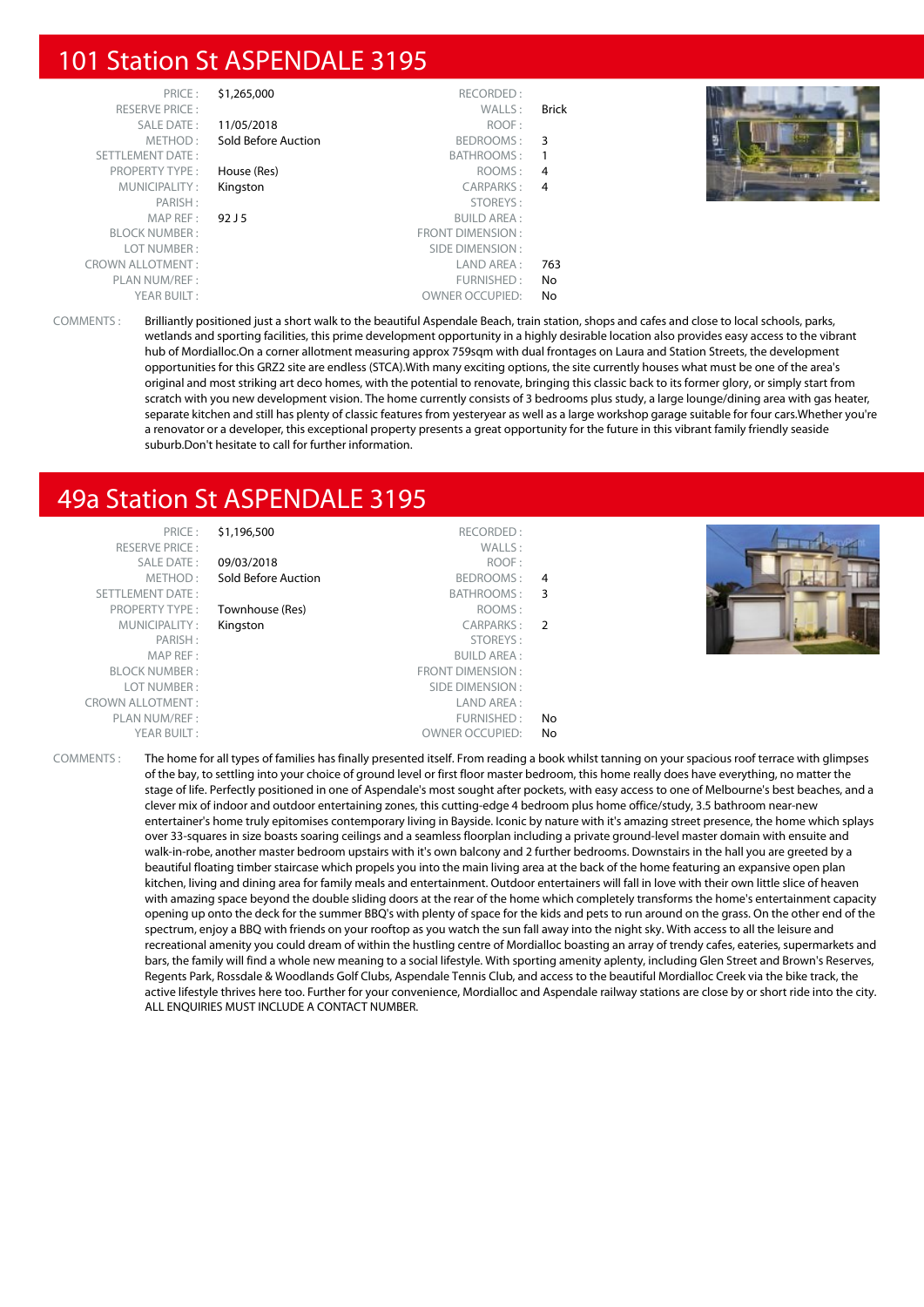#### 12 Carinya Av ASPENDALE 3195

|              | RECORDED:               | \$1,105,000         | PRICE:                  |
|--------------|-------------------------|---------------------|-------------------------|
| <b>Brick</b> | WALLS:                  |                     | <b>RESERVE PRICE:</b>   |
|              | ROOF:                   | 23/03/2018          | <b>SALE DATE:</b>       |
| 5            | BEDROOMS:               | Sold Before Auction | METHOD:                 |
| 3            | <b>BATHROOMS:</b>       |                     | <b>SETTLEMENT DATE:</b> |
|              | ROOMS:                  | House (Res)         | <b>PROPERTY TYPE:</b>   |
| 3            | <b>CARPARKS:</b>        | Kingston            | MUNICIPALITY:           |
|              | STOREYS:                |                     | PARISH:                 |
|              | <b>BUILD AREA:</b>      | $92 \text{ J}4$     | MAP REF:                |
|              | <b>FRONT DIMENSION:</b> |                     | <b>BLOCK NUMBER:</b>    |
|              | SIDE DIMENSION:         |                     | LOT NUMBER:             |
| 631          | LAND AREA :             |                     | <b>CROWN ALLOTMENT:</b> |
| No           | FURNISHED:              |                     | PLAN NUM/REF :          |
| No           | <b>OWNER OCCUPIED:</b>  |                     | YEAR BUILT:             |
|              |                         |                     |                         |

#### COMMENTS :

#### 11b Foam St ASPENDALE 3195

| PRICE:                  | \$1,095,000         | RECORDED:              |     |  |
|-------------------------|---------------------|------------------------|-----|--|
| <b>RESERVE PRICE:</b>   |                     | WALLS:                 |     |  |
| SALE DATE:              | 03/03/2018          | ROOF:                  |     |  |
| METHOD:                 | <b>Auction Sale</b> | BEDROOMS: 3            |     |  |
| SETTLEMENT DATE:        | 04/04/2018          | BATHROOMS: 2           |     |  |
| <b>PROPERTY TYPE:</b>   | Townhouse (Res)     | ROOMS:                 |     |  |
| MUNICIPALITY:           | Kingston            | CARPARKS: 1            |     |  |
| PARISH:                 | Lyndhurst           | STOREYS:               |     |  |
| MAP REF :<br>92 H 3     |                     | <b>BUILD AREA:</b>     |     |  |
| <b>BLOCK NUMBER:</b>    |                     | FRONT DIMENSION:       |     |  |
| LOT NUMBER: 2           |                     | SIDE DIMENSION :       |     |  |
| <b>CROWN ALLOTMENT:</b> |                     | LAND AREA :            |     |  |
| PLAN NUM/REF :          | PS706208            | FURNISHED:             | No. |  |
| YEAR BUILT:             |                     | <b>OWNER OCCUPIED:</b> | Yes |  |

COMMENTS : Lavished in an abundance of natural sunlight, this beautifully presented and stylishly-appointed 3-bedroom home is perfectly positioned on a quiet Aspendale street where the beach, great coffee, parks and schools are all within arm's reach. With soaring ceilings creating a welcoming ambiance and great sense of space, this impressive single level home features fabulous spaces both inside and out. It includes a sundrenched rear entertaining zone, gourmet stone kitchen with quality stainless steel appliances plus impeccably maintained easy-care gardens providing the perfect setting for alfresco dining and the ideal environment for children to play. With access to a private terrace, the master is a tranquil retreat; it benefits from substantial built-in storage and a gleaming, smartly-finished ensuite. A skylit family bathroom services the remaining bedrooms which both feature ceiling fans and robes. Ducted heating, split system cooling, powder room, water tank and auto garage with convenient internal access conclude a flawless package which is within easy reach of the attractions of Mordialloc's Main St, Aspendale station, a choice of primary schools and Mordialloc College. Whether you are seeking a stylish seaside downsizer or contemporary, low maintenance family home, this beautiful abode certainly ticks all the boxes.

#### 2 Second Av ASPENDALE 3195

| PRICE:                  | \$1,035,000         | RECORDED:              |     |  |
|-------------------------|---------------------|------------------------|-----|--|
| <b>RESERVE PRICE:</b>   |                     | WALLS:                 |     |  |
| SALE DATE:              | 24/03/2018          | ROOF:                  |     |  |
| METHOD:                 | <b>Private Sale</b> | BEDROOMS: 3            |     |  |
| SETTLEMENT DATE:        |                     | BATHROOMS: 1           |     |  |
| <b>PROPERTY TYPE:</b>   | House (Res)         | ROOMS:                 |     |  |
| MUNICIPALITY:           | Kingston            | CARPARKS: 2            |     |  |
| PARISH:                 |                     | STOREYS:               |     |  |
| MAPREF:                 | 92 K 7              | <b>BUILD AREA:</b>     |     |  |
| <b>BLOCK NUMBER:</b>    |                     | FRONT DIMENSION:       |     |  |
| LOT NUMBER:             |                     | SIDE DIMENSION :       |     |  |
| <b>CROWN ALLOTMENT:</b> |                     | LAND AREA:             |     |  |
| PLAN NUM/REF :          |                     | FURNISHED:             | No. |  |
| YEAR BUILT:             |                     | <b>OWNER OCCUPIED:</b> | No  |  |
|                         |                     |                        |     |  |

COMMENTS : The appeal of this weatherboard cottage in this very desirable bayside suburb is greatly enhanced by nearby Aspendale beach and all the possibilities that await. With hints of happy family times, the tea-tree lined front yard leads to a porch where you can sit back and enjoy the sea breeze, birds singing and the occasional cricket chirping. Inside is a surprisingly large layout, wooden floors and a simple home. Off the entry hall is a front facing master bedroom with original fireplace and a second bedroom. There is a family room, adjoining study and shared bathroom. The kitchen has a chef gas oven and cooktop and the dining room looks out on the generous back garden. A third bedroom, separate laundry and separate w.c. completes the home. A Vulcan wall furnace in the dining room provides warmth and split system air con in the family room cools through the hot days. The backyard is shaded by two established silky oak trees, a paved bbq area for entertaining and a fenced area for pets. Close to schools, shops, the train station and of course the water's edge, this is a bargain at any price. ALL ENQUIRIES MUST INCLUDE A CONTACT NUMBER.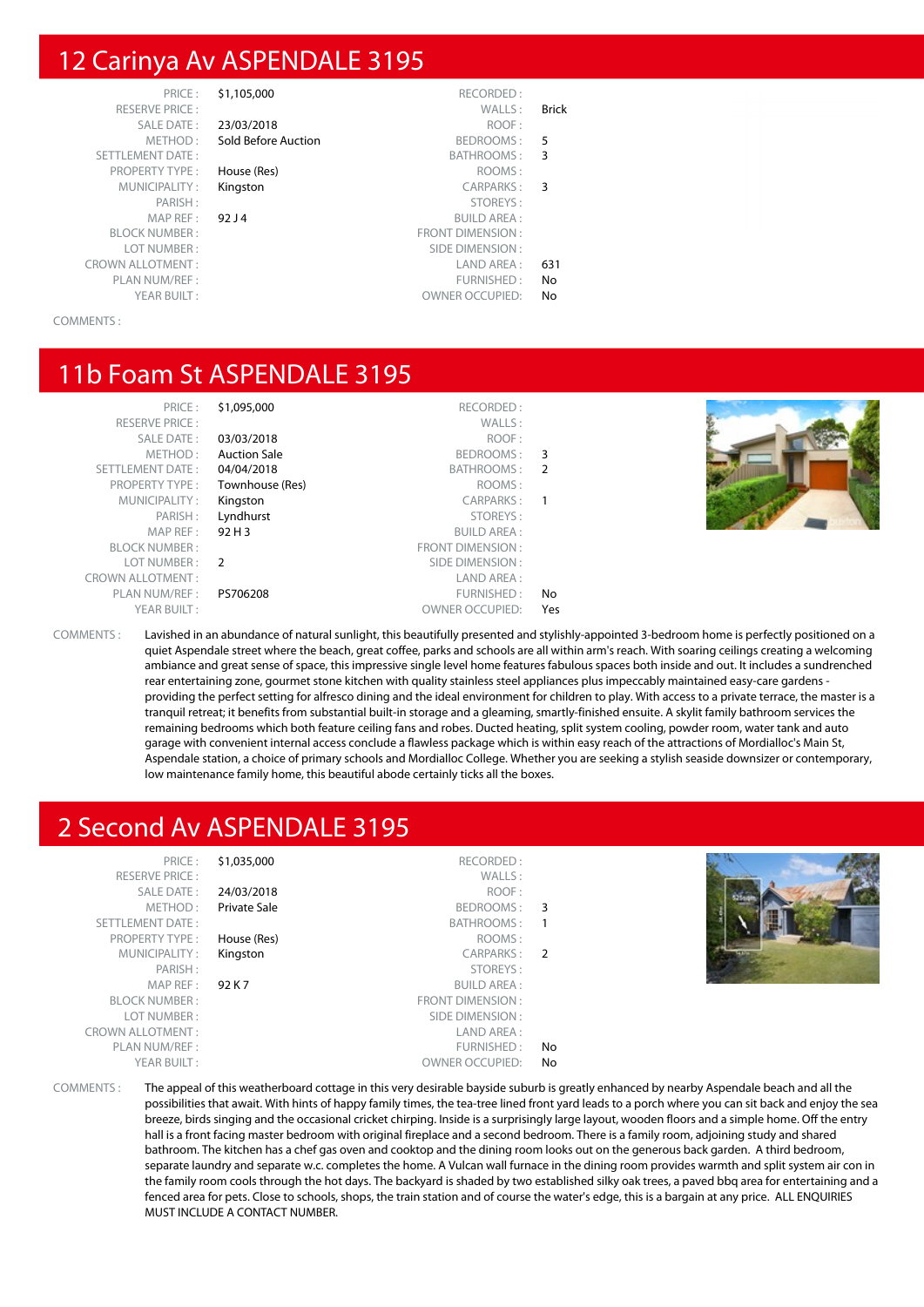#### 7 Fourth Av ASPENDALE 3195

| PRICE:                  | \$980,000    | RECORDED:              |    |  |
|-------------------------|--------------|------------------------|----|--|
| <b>RESERVE PRICE:</b>   |              | WALLS:                 |    |  |
| SALE DATE:              | 06/04/2018   | ROOF:                  |    |  |
| METHOD:                 | Private Sale | BEDROOMS: 3            |    |  |
| SETTLEMENT DATE:        |              | BATHROOMS: 2           |    |  |
| PROPERTY TYPE:          | House (Res)  | ROOMS:                 |    |  |
| MUNICIPALITY:           | Kingston     | CARPARKS: 2            |    |  |
| PARISH:                 |              | STOREYS:               |    |  |
| MAPREF:                 | 92 K 7       | <b>BUILD AREA:</b>     |    |  |
| <b>BLOCK NUMBER:</b>    |              | FRONT DIMENSION:       |    |  |
| LOT NUMBER:             |              | SIDE DIMENSION :       |    |  |
| <b>CROWN ALLOTMENT:</b> |              | LAND AREA :            |    |  |
| PLAN NUM/REF :          |              | FURNISHED:             | No |  |
| YEAR BUILT:             |              | <b>OWNER OCCUPIED:</b> | No |  |

COMMENTS : This charming family home is now ready for your new ideas. Featuring generous front and rear gardens, there is scope for a beachside dream home like others in the area or perhaps renovate and enjoy the simple lifestyle. Featuring terrific wooden floors, skirting boards and internal doors, original decorative and high ceilings. There are two rooms at the front, one with BIR. An original bathroom features the charm of days gone by. One of three family living spaces, the open plan lounge completes the charm with OFP and skylight. The country-chic kitchen cleverly combines timber and appliances with wide wooden benchtops, adjoining dining area and a pleasant outlook to the back yard. A tiled floor in the separate third living area with a second bathroom and large bedroom further adds to the flexibility of this home. There is a covered deck, some quaint sheds, beautiful paving and a tranquil garden to entertain or relax in the sea breezes in your private beachside backyard. Regents Park is just nearby with ample sporting facilities, tennis courts, golf courses, scouts, shops and schools. You just can't go wrong investing to live here. ALL ENQUIRIES CONTACT NUMBER.

#### 3 Wanda Ct ASPENDALE 3195

| PRICE:                  | \$940,000           | RECORDED:              |     |           |
|-------------------------|---------------------|------------------------|-----|-----------|
| <b>RESERVE PRICE:</b>   |                     | WALLS:                 |     |           |
| SALE DATE:              | 17/03/2018          | ROOF:                  |     |           |
| METHOD:                 | <b>Auction Sale</b> | BEDROOMS:              | -4  |           |
| <b>SETTLEMENT DATE:</b> |                     | BATHROOMS :            | -2  |           |
| <b>PROPERTY TYPE:</b>   | House (Res)         | ROOMS:                 |     |           |
| MUNICIPALITY:           | Kingston            | CARPARKS: 2            |     |           |
| PARISH:                 |                     | STOREYS:               |     | hockingst |
| MAP REF :               | 93 A 5              | <b>BUILD AREA:</b>     |     |           |
| <b>BLOCK NUMBER:</b>    |                     | FRONT DIMENSION :      |     |           |
| LOT NUMBER:             |                     | SIDE DIMENSION :       |     |           |
| <b>CROWN ALLOTMENT:</b> |                     | LAND AREA :            | 635 |           |
| PLAN NUM/REF:           |                     | FURNISHED:             | No  |           |
| YEAR BUILT:             |                     | <b>OWNER OCCUPIED:</b> | No. |           |
|                         |                     |                        |     |           |

COMMENTS : At the top of a family friendly court, this well maintained 4 bedroom 2 bathroom single level home is a safe secure family haven to enjoy watching your family grow over the next decade or two. First time offered since built 23 years ago, this light and spacious charmer features a welcoming entry, elegant lounge, casual kitchen (new F+P dishwasher) overlooking the relaxing family/meals area, secluded main bedroom with WIR & tasteful ensuite; 3 further double bedrooms (BIRs), an immaculate bathroom, separate toilet and fitted laundry. The generous north facing rear garden has 3 individual pockets of garden to use as you wish, including a stencil paved alfresco area. A well designed floorplan letting in loads of natural light, it's a great family home appointed with ducted heating, air conditioning, ceiling fans, security doors, a large shed and a double carport. In this sought after position, as easy walk to parks and playgrounds, the wetland bike paths and across to the Aspendale Gardens Shopping Centre, while only minutes to the train, Aspendale Primary School, St Louis de Montfort Catholic School, gorgeous beaches, Rossdale Golf Course and cafes. For all enquiries please contact Robert Pullia 0407 323 423 or Kheone Cochrane 0425 405 519 - hockingdstuart Mentone.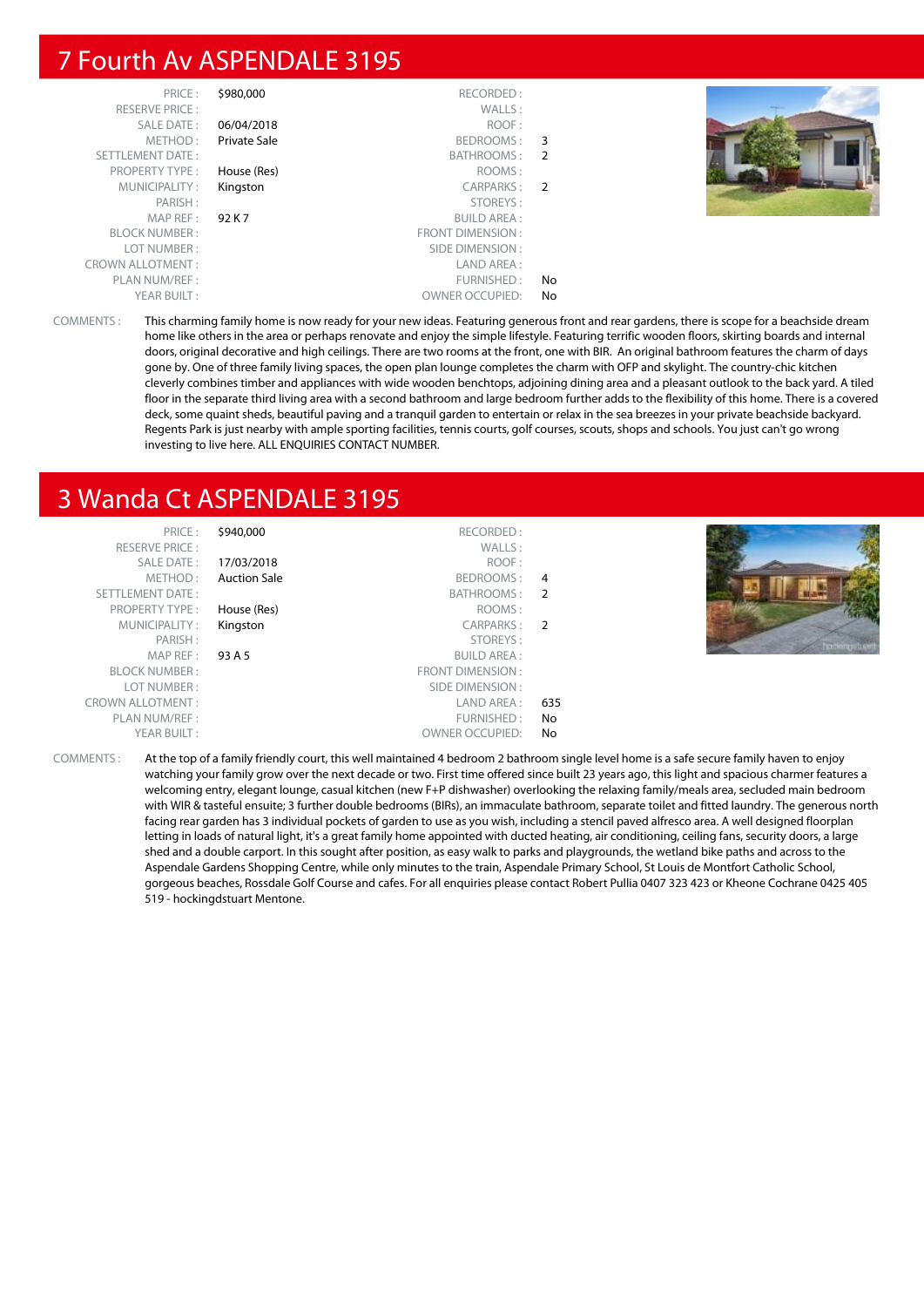#### 139 Station St ASPENDALE 3195

| PRICE:                  | \$935,000    | RECORDED:               |               |
|-------------------------|--------------|-------------------------|---------------|
| <b>RESERVE PRICE:</b>   |              | WALLS:                  |               |
| <b>SALE DATE:</b>       | 13/04/2018   | ROOF:                   |               |
| METHOD:                 | Private Sale | BEDROOMS:               | $\mathcal{P}$ |
| <b>SETTLEMENT DATE:</b> |              | BATHROOMS:              | 1             |
| <b>PROPERTY TYPE:</b>   | Apartment    | ROOMS:                  |               |
| MUNICIPALITY:           | Kingston     | <b>CARPARKS:</b>        | 3             |
| PARISH:                 |              | STOREYS:                |               |
| MAP REF:                | 92G3         | <b>BUILD AREA:</b>      |               |
| <b>BLOCK NUMBER:</b>    |              | <b>FRONT DIMENSION:</b> |               |
| LOT NUMBER:             |              | SIDE DIMENSION:         |               |
| <b>CROWN ALLOTMENT:</b> |              | LAND AREA:              |               |
| PLAN NUM/REF:           |              | FURNISHED:              | No            |
| YEAR BUILT:             |              | <b>OWNER OCCUPIED:</b>  | No            |



COMMENTS : Exceptional Opportunity in Premium Location Prominently positioned and tightly held in the heart of vibrant Aspendale Shopping Village with secure access to the residence from the street front, this two-storey dual function dwelling delivers an exciting opportunity to secure a beautifully renovated upstairs 2-bedroom residence plus versatile ground floor shop space. The apartment boasts two great-sized bedrooms, light-filled living and dining space with mid-century modern flair overlooking the hustle and bustle below, refreshed kitchen, contemporary bathroom, separate laundry and w/c. Includes undercover garage with workshop/ storage plus large rear lot with excellent laneway access. The generous retail space enjoys prime position for passing foot traffic plus ample council car parking at front and rear. Delivering a solid investment opportunity and an exceptional location directly across from Aspendale Station and just 260m approx. to glorious Aspendale beach the possibilities are endless; lease one, both or enjoy residing above and working below in this thriving bayside locale.

#### 1 Bega Ct ASPENDALE 3195

| PRICE:                  | \$930,000           | RECORDED:              |     |                                                                                                                                         |
|-------------------------|---------------------|------------------------|-----|-----------------------------------------------------------------------------------------------------------------------------------------|
| <b>RESERVE PRICE:</b>   |                     | WALLS:                 |     |                                                                                                                                         |
| SALE DATE:              | 10/05/2018          | ROOF:                  |     |                                                                                                                                         |
| METHOD:                 | Sold Before Auction | BEDROOMS: 4            |     |                                                                                                                                         |
| SETTLEMENT DATE:        |                     | BATHROOMS: 2           |     |                                                                                                                                         |
| <b>PROPERTY TYPE:</b>   | House (Res)         | ROOMS:                 |     |                                                                                                                                         |
| MUNICIPALITY:           | Kingston            | <b>CARPARKS:</b>       |     |                                                                                                                                         |
| PARISH:                 |                     | STOREYS:               |     | buxton                                                                                                                                  |
| MAP REF :               | 92 K 5              | BUILD AREA :           |     |                                                                                                                                         |
| <b>BLOCK NUMBER:</b>    |                     | FRONT DIMENSION:       |     |                                                                                                                                         |
| LOT NUMBER:             |                     | SIDE DIMENSION :       |     |                                                                                                                                         |
| <b>CROWN ALLOTMENT:</b> |                     | LAND AREA :            |     |                                                                                                                                         |
| PLAN NUM/REF:           |                     | FURNISHED:             | No. |                                                                                                                                         |
| YEAR BUILT:             |                     | <b>OWNER OCCUPIED:</b> | No. |                                                                                                                                         |
| COMMENTS :              |                     |                        |     | Positioned on a 547m2 (approx.) corner block with two street frontages in an established leafy neighbourhood within walking distance to |

Aspendale and St Louis de Montforts Primary Schools; this well-maintained original double-storey family home offers excellent scope for a modern renovation, luxury new home or potentially redevelop (STCA). Comfortable and immaculate throughout comprising of four bedrooms (2-BIRs), two neat & tidy bathrooms, elegant formal living room, sun-filled large kitchen with meals plus additional dining/family space opening onto a paved alfresco entertaining area complete with sparkling heated in ground swimming pool and spa surrounded by beautiful established gardens. Features wall heating, a/c, garden shed, single auto garage with rear roller door access plus plenty of OSP. Relax with family time by the pool, stroll to Illuka Reserve Playground, walk/bike the Wetland trails, explore the nature reserves and enjoy the convenience of Aspendale Village shops, cafes, train and the beach.

#### 5 Wongella Ct ASPENDALE 3195

PRICE : \$925,000 RECORDED : RESERVE PRICE : WALLS : Brick METHOD : Auction Sale BEDROOMS : 3 SETTLEMENT DATE : 1999 BATHROOMS : 1999 BATHROOMS : 1999 BATHROOMS : 1999 BATHROOMS : 1999 BATHROOMS : 1999 BATHROOMS : 1999 BATHROOMS : 1999 BATHROOMS : 1999 BATHROOMS : 1999 BATHROOMS : 1999 BATHROOMS : 1999 BATHROOMS : PROPERTY TYPE : House (Res) MUNICIPALITY: Kingston CARPARKS: 3 MAP REF : **92 K 6** BUILD AREA :<br>BLOCK NUMBER : **62 K 6** BLOCK NUMBER : CROWN ALLOTMENT : LAND AREA : 535 PLAN NUM/REF :  $NO$ YEAR BUILT : OWNER OCCUPIED: No

SALE DATE: 19/05/2018

LOT NUMBER : SIDE DIMENSION :

COMMENTS :

|   | ROOF:      |
|---|------------|
| 3 | BEDROOMS : |
| 1 | ATHROOMS : |
| 5 | ROOMS:     |

PARISH : STOREYS : STOREYS : STOREYS : STOREYS : STOREYS : STOREYS : STOREYS : SUILD AREA : FRONT DIMENSION :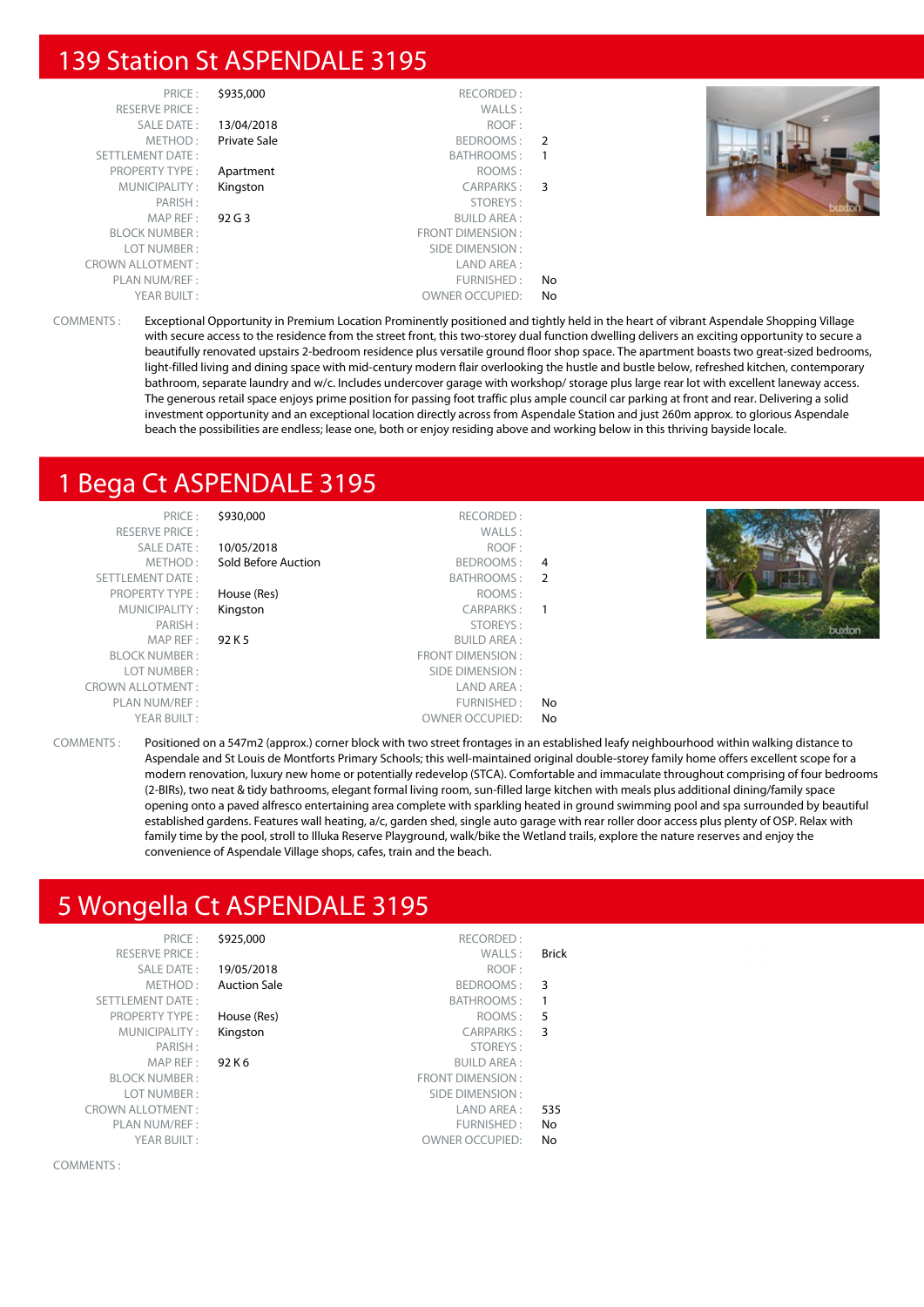#### 10 Tarlee Ct ASPENDALE 3195

| PRICE:                  | \$850,000           | RECORDED:              |                     |  |
|-------------------------|---------------------|------------------------|---------------------|--|
| <b>RESERVE PRICE:</b>   |                     | WALLS:                 | <b>Brick Veneer</b> |  |
| SALE DATE:              | 19/05/2018          | ROOF:                  |                     |  |
| METHOD:                 | <b>Auction Sale</b> | BEDROOMS:              | - 3                 |  |
| SETTLEMENT DATE:        |                     | BATHROOMS:             |                     |  |
| <b>PROPERTY TYPE:</b>   | House (Res)         | ROOMS:                 | - 5                 |  |
| MUNICIPALITY:           | Kingston            | CARPARKS:              | 4                   |  |
| PARISH:                 |                     | STOREYS:               |                     |  |
| MAP REF:                |                     | <b>BUILD AREA:</b>     | 13,935              |  |
| <b>BLOCK NUMBER:</b>    |                     | FRONT DIMENSION:       |                     |  |
| LOT NUMBER:             |                     | SIDE DIMENSION :       |                     |  |
| <b>CROWN ALLOTMENT:</b> |                     | LAND AREA :            | 533                 |  |
| PLAN NUM/REF:           |                     | FURNISHED:             | No.                 |  |
| YEAR BUILT:             |                     | <b>OWNER OCCUPIED:</b> | No                  |  |

COMMENTS : Scope for a beachside dream home like others in the area or perhaps renovate and enjoy the simple lifestyle.Inside is a surprisingly large layout, entering huge open plan living with high ceilings throughout, coming to the original kitchen with plenty of cupboard space.Master bedroom features large build in mirror robe with separate shower. Additional 2 bedrooms all with build in robes with abundant natural light. Central bathroom with separate toilet.- Ideal for growing families, renovators, retirees and investors- Great Location only 700 m from water edges- Gas heating and gas hot water service- Split air-conditioning and heating- Large remote garage including lockup workshop- Parks, School only minutes away- Quiet Street beach side court locationFamily park with playground at the end of the court, close to schools, shops, the train station and of course the water's edge, this is a bargain at any price.This charming family home is now ready for your new ideas.

#### 2/5 Pine Cr ASPENDALE 3195

PRICE : \$822,500 RECORDED : RESERVE PRICE :  $\blacksquare$ <br>
SALE DATE :  $\blacksquare$  10/03/2018  $\blacksquare$  ROOF : SETTLEMENT DATE : SETTLEMENT DATE : SATHROOMS : 1 PROPERTY TYPE : Unit the state of the company of the company of the company of the company of the company of the company of the company of the company of the company of the company of the company of the company of the comp MUNICIPALITY: Kingston CARPARKS: 1 CROWN ALLOTMENT: PLAN NUM/REF : FURNISHED : No

**SALE DATE : 10/03/2018** ROOF :

- 
- 
- -

- 
- 
- 

SETTLEMENT DATE PROPERTY TYPE MUNICIPALITY<br>PARISH

BLOCK NUMBER LOT NUMBER CROWN ALLOTMENT

# METHOD : **Auction Sale BEDROOMS** : 3

- 
- 
- PARISH : STOREYS : MAP REF : **92 G 2** BUILD AREA :<br>BLOCK NUMBER : **92 G 2** BLOCK NUMBER : **ERONT DIMENSION** : FRONT DIMENSION : LOT NUMBER : SIDE DIMENSION :<br>
NALLOTMENT : SIDE DIMENSION : SIDE DIMENSION : SIDE DIMENSION : OWNER OCCUPIED: No



#### COMMENTS :

## 18/10-12 Robertson Pde ASPENDALE 3195

| PRICE:                 | \$620,000           | RECORDED:               |                     |  |
|------------------------|---------------------|-------------------------|---------------------|--|
| <b>RESERVE PRICE:</b>  |                     | WALLS:                  | <b>Brick Veneer</b> |  |
| <b>SALE DATE:</b>      | 03/03/2018          | ROOF:                   |                     |  |
| METHOD:                | <b>Auction Sale</b> | BEDROOMS:               | 2                   |  |
| <b>TTLEMENT DATE :</b> | 07/05/2018          | <b>BATHROOMS:</b>       | 1                   |  |
| <b>PROPERTY TYPE:</b>  | Unit                | ROOMS:                  |                     |  |
| MUNICIPALITY:          | Kingston            | CARPARKS:               | 1                   |  |
| PARISH:                | Lyndhurst           | STOREYS:                |                     |  |
| MAP REF:               |                     | <b>BUILD AREA:</b>      |                     |  |
| <b>BLOCK NUMBER:</b>   |                     | <b>FRONT DIMENSION:</b> |                     |  |
| LOT NUMBER:            | 18                  | SIDE DIMENSION:         |                     |  |
| WN ALLOTMENT:          |                     | LAND AREA :             |                     |  |
| PLAN NUM/REF:          | RP015940            | FURNISHED:              | No                  |  |
| YEAR BUILT:            |                     | <b>OWNER OCCUPIED:</b>  | No                  |  |

COMMENTS :

| .LS :                | Brick Ve |
|----------------------|----------|
| OF :                 |          |
| VIS:                 | 2        |
| VIS:                 | 1        |
| VIS:                 |          |
| KS:                  | 1        |
| YS :                 |          |
| EA :                 |          |
| $\sim$ $\sim$ $\sim$ |          |